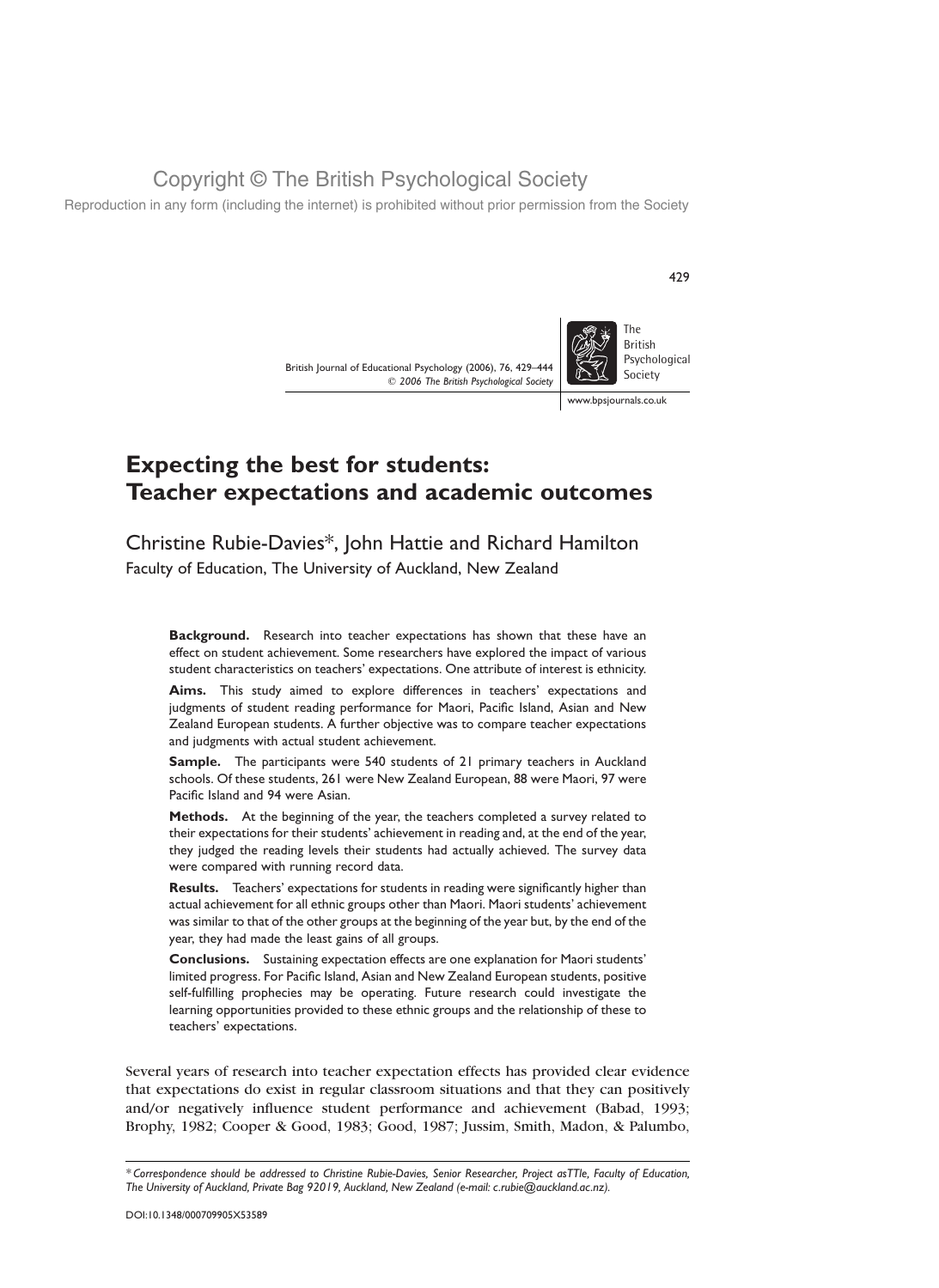Reproduction in any form (including the internet) is prohibited without prior permission from the Society

#### 430 Christine Rubie-Davies et al.

1998; Weinstein, 2002). Such expectations may be exemplified in the learning opportunities provided, in the affective climate created and in the interactional content and context of the classroom.

Teacher expectation effects may be categorized as sustaining expectation effects or self-fulfilling prophecy effects (Cooper, 1985; Cooper & Good, 1983; Good & Brophy, 2003). Sustaining expectation effects occur when teachers expect students to continue to act or perform according to previously established patterns and may disregard contradictory evidence of change (Cooper & Good, 1983; Good & Brophy, 2003). Researchers must argue that particular aspects of teacher behaviours act to sustain student performance levels by interfering with the teachers' ability to perceive changed student behaviour. Self-fulfilling prophecy effects occur when an initially erroneous belief leads to its fulfilment (Weinstein, 2002). Such expectations must alter student performance in some way (Jussim, 1989). Hence, self-fulfilling prophecies create change in student performance, whereas sustaining expectations thwart the potential for any change (Good, 1987). The major self-fulfilling prophecy effects are known as Golem effects and Galatea effects. Golem effects are undesirable and negative effects, which are the result of low teacher expectations that impede student academic achievement. Galatea effects, on the other hand, are desirable and positive effects, which are the result of high teacher expectations that augment student academic achievement (Babad, Inbar, & Rosenthal, 1982).

It is often claimed that teachers use information related to a host of individual student characteristics in the formation of their expectations (e.g. Bandura, 1997; Keogh, 2000; Muller, Katz, & Dance, 1999). A large number of individual student characteristics have been identified as possibly influencing teacher expectations and there has been a plethora of research into the significance of these for student learning (e.g. Baron, Tom, & Cooper, 1985; Obiakor, 1999; Solomon, Battistich, & Hom, 1996). These include gender, ethnicity, social class, stereotypes, diagnostic labels, physical attractiveness, language style, the age of the student, personality and social skills, the relationship between teacher and student background, names, other siblings and oneparent background. This paper will explore the influence of ethnicity on teacher expectations.

Whether or not teachers form expectations based on student ethnicity is of interest to researchers particularly given the poor relative academic achievement of ethnic minority groups in many countries (Hattie, 2003; Muller et al., 1999; Pellegrini & Blatchford, 2000; Weinstein, Gregory, & Strambler, 2004) and the consequent detrimental effect that lowered teacher expectations may have on the academic achievement of these groups. Some of the research does point to ethnicity being a factor in teachers' expectations. Meta-analyses carried out by Dusek and Joseph (1985) and Baron et al. (1985) both suggested that teacher expectations were influenced by ethnicity although the effect size across both experimental and naturalistic studies was small (.11). A further analysis by the latter researchers of only naturalistic studies provided an effect size of .22 and further reinforced the original finding.

More recent research has continued to find ethnic variations in teachers' expectations. In a study of teacher expectations for 156 former Head Start and 114 non-Head Start children when they entered first grade, Wigfield, Galper, Denton, and Seefeldt (1999) had expected to find differences in teacher perceptions by social class. These were not found. Instead, they found differences related to ethnicity. That is, teachers' expectations for white students were considerably more positive than for African-American students; teachers rated African-American children lower on the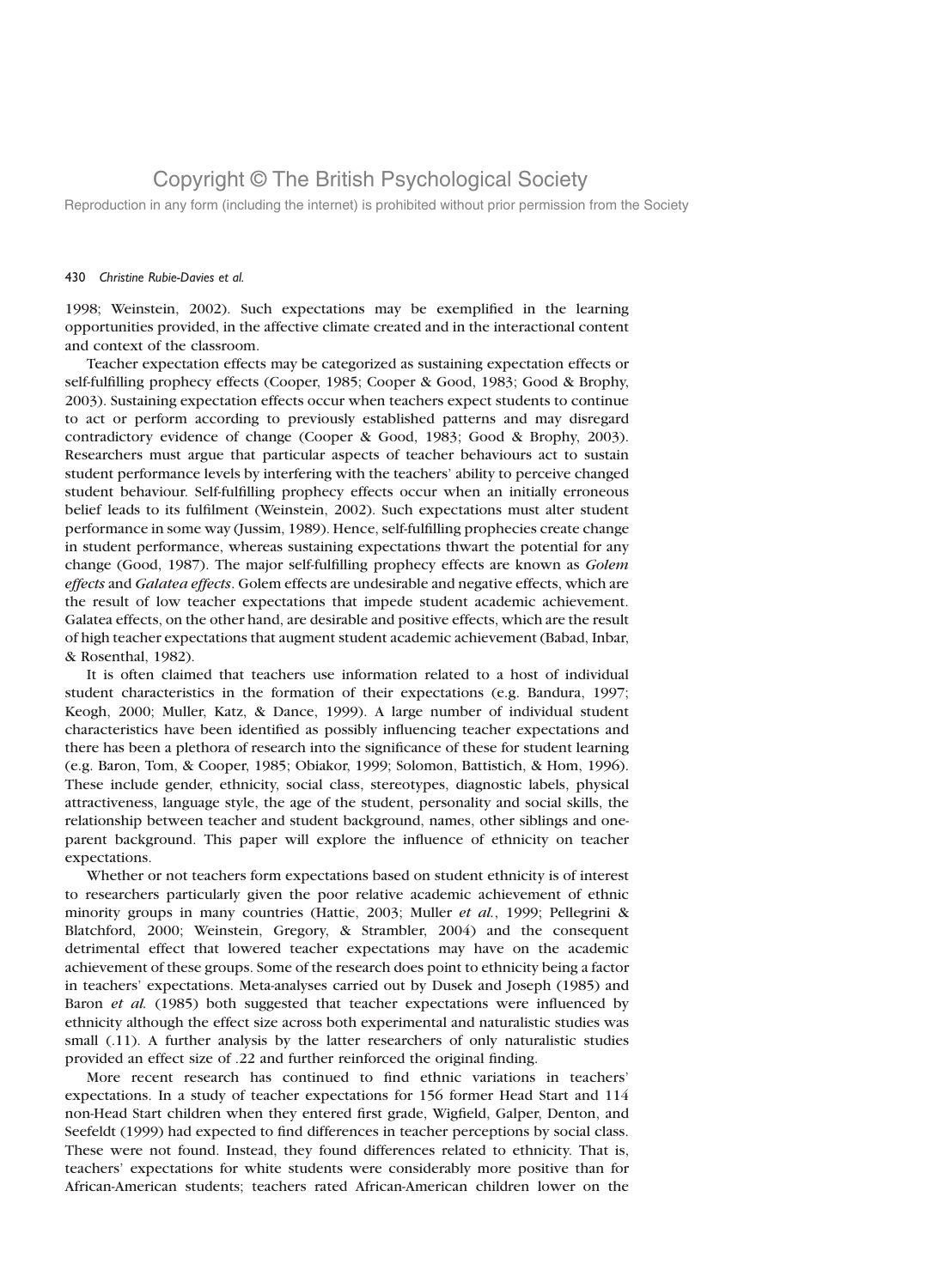Reproduction in any form (including the internet) is prohibited without prior permission from the Society

### Expecting the best for students 431

academic scales. They also rated the ability of these students to make friends and their own enjoyment in working with them lower than their ratings for white students.

Entwisle and Alexander (1988) found in their study of 825 first-year students that the African-American students started school with slightly higher standardized test results in reading than the white students. Because of this and other background variables of the students that the researchers took into account, they predicted that the African-American students would gain better grades on their first reports than the white students would. In fact, the reverse was the case with a small positive difference in reading grades favouring whites. By the end of the year, this had translated into a significant difference, which was also reflected in standardized reading test results at that time. This led the researchers to conclude that the teachers' expectations, which were reflected in their grades, had had a significant impact on the educational achievement of the students.

Research into the effects of lowered expectations for ethnic minority groups has also been carried out in the United Kingdom. The Swann Report (Swann, 1985) looked at the effectiveness of education for ethnic minority groups in the United Kingdom. Pellegrini and Blatchford (2000, p. 169) reported that one of its main findings was that low expectations for these students were a major factor in their poor academic achievement.

The evidence as to whether student ethnicity is a factor in the formation of teachers' expectations is, however, inconclusive. Many researchers claim that it is less ethnicity and more social class that influences teachers' expectations (e.g. Jussim et al., 1998). Most of the research around teachers' expectations and ethnicity has taken place in the United States where teachers' expectations for white students and African-American students have been explored, but since a large proportion of the African-American students attend school in the poorest areas, teachers' expectations for those students may inevitably be connected to their social class and so whether or not it is ethnicity or social class (or both) that influences teachers is difficult to unravel (Ennis, 1998).

It has been suggested that minority group students are more susceptible to teachers' low expectations than are white students and that this may serve to further widen the achievement gap when such students accept and confirm teachers' negative expectations (e.g. McKown & Weinstein, 2002; Nichols & Good, 2004). Weinstein has shown that students are well aware of their teacher's expectations for their performance, particularly in classrooms where teachers make more rather than less differentiation in the interactional and communication context for students (Weinstein, 2002).

One of the primary ways in which teachers' expectations mediate student achievement is through opportunity to learn. As researchers have shown, minority students are simply not given the opportunities to enhance their learning that could decrease the achievement gap (Nichols & Good, 2004; Weinstein, 2002). Furthermore, by being frequently placed in low academic groupings where they are publicly labelled and categorized minority students have few opportunities to redress their racial, social and economic disadvantage (Weinstein et al., 2004).

In New Zealand, the poor academic performance of Maori and Pacific Island students has been well documented (e.g. Hattie, 2003; Wagemaker, 1993). Some researchers have attributed the achievement of these ethnic minority groups to their socio-economic status (Fergusson, Lloyd, & Horwood, 1991) because, indeed, many of these students fall into the lowest socio-economic groups. It has recently been suggested, however, that the deficit theorizing of teachers in relation to Maori students may result in lowered expectations for their achievement and a corresponding negative self-fulfilling prophecy for them (Ministry of Education, 2003). Steele (1997) has indicated that there is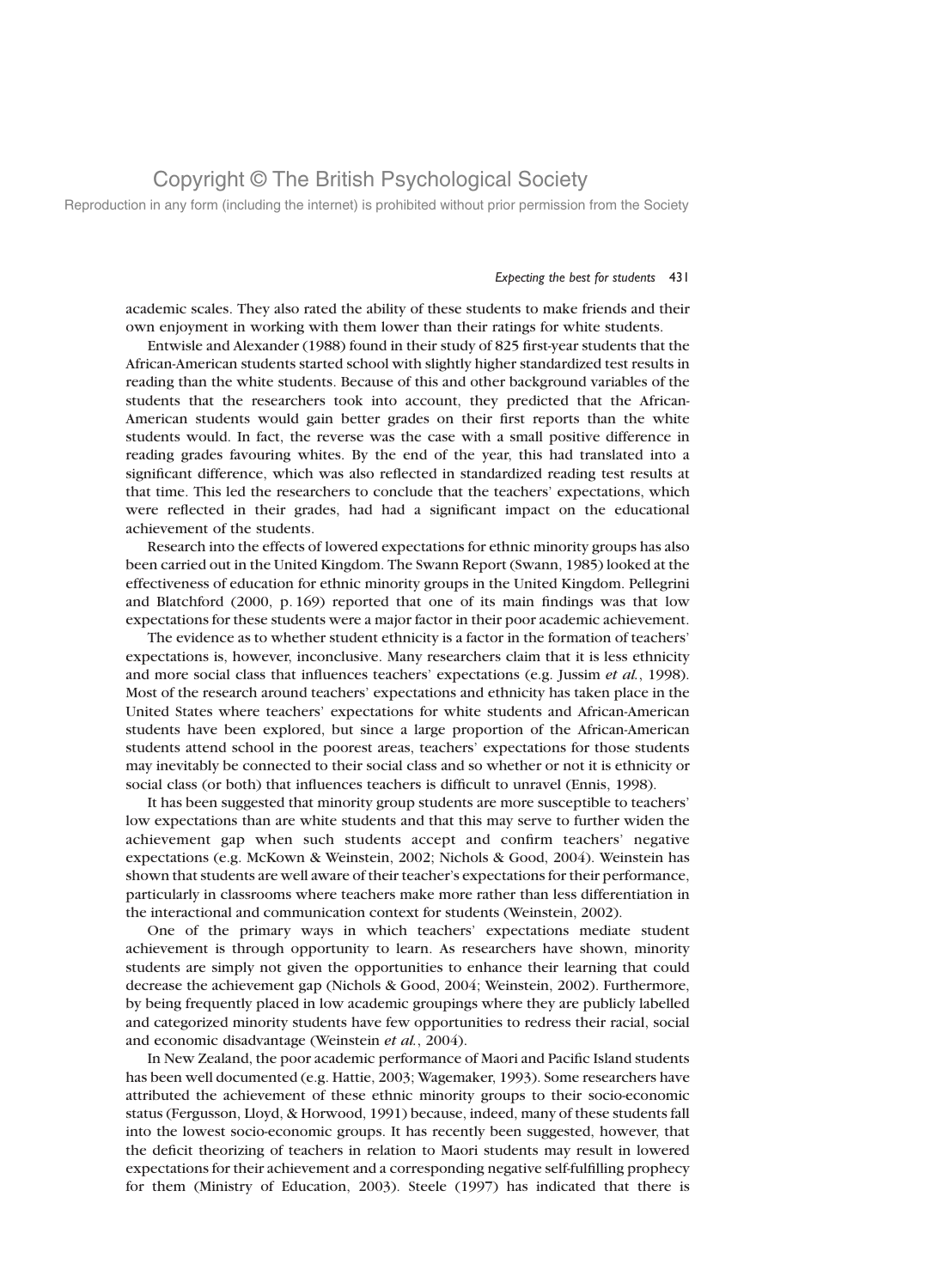Reproduction in any form (including the internet) is prohibited without prior permission from the Society

#### 432 Christine Rubie-Davies et al.

a 15-point IQ gap between Maori and New Zealand European students (and indeed between ethnic minorities and the dominant group across several other countries). He has suggested that such groups are vulnerable to stereotype threat and that the negative stereotyping of minority groups by teachers who are often white and middle class can lead to poorer school performance, higher drop-out levels and subsequent behavioural difficulties for students from minority groups. Sadly, Maori students fit this mould.

One study that investigated teacher expectations for 90 year 5 students in five New Zealand classrooms was carried out several years ago by St. George (1983). She was interested in teacher expectations for Maori given their low academic achievement and what was then the relatively recent work of Brophy and Good (1974) and Cooper (1979). St. George combined the Maori ( $N = 20$ ) and Pacific Island students ( $N = 3$ ) into one group, due to the small numbers in her study, which she called Polynesian. St. George found that teachers had less positive views of the Polynesian students' study skills (perseverance,  $r = -.23$ ; independence,  $r = -.24$ ; reaction to new work,  $r = -.25$ ; interest,  $r = -.37$ ; task concentration,  $r = -.23$ ; participation,  $r = -.29$ ) and of home background factors (parent attitudes,  $r = -.40$ ; home environment,  $r = -.33$ ) than they did of New Zealand European students. All point biserial correlation coefficients were significant; they were negative as teachers had less positive views of Polynesian students. Moreover, more than half of the Polynesian students in the study were assigned by teachers to the low expectation group, whereas less than a third of the New Zealand European students were placed in this category. Standardized testing revealed that the teachers' expectations of achievement were mostly accurate but for the students this meant that most of the Polynesian students experienced different dyadic interactions with their teachers to the New Zealand European students. The teachers interacted differently with low and high expectation students in ways that served to sustain their academic achievement. St. George hypothesized that the lowered expectations and negative views of Polynesian students may be due to racial stereotyping where Polynesian students were viewed as having less ability than their New Zealand European counterparts. She suggested that this was exacerbated by teacher views that school-related problems were due to home factors, which then exonerated teachers of responsibility for student failures.

In a further New Zealand study of 20 teachers' perceptions of their 393 5- to 7-yearold students' social skills, it was reported that teachers perceived New Zealand European students to be the most socially skilled of all ethnic groups while Maori were seen as being the least socially skilled (Stoddart, 1998). Stoddart found significant differences in teacher perceptions (with those for Maori always being significantly lower) for knowledge of strategies needed to perform socially appropriate behaviours, for the ability to perform socially acceptable behaviours, and for awareness of the effects that the child's actions have on the social environment. These results align somewhat with the findings of St. George (1983) who found that teachers had less favourable views of the academic work skills (e.g. perseverance, independence, participation and interest) of Polynesian students than they did of New Zealand European students.

As discussed earlier, most research exploring relationships between teachers' expectations for white students and other ethnic groups has mostly concentrated on a two-way comparison, between white students and one other minority group, most often African-American. This makes the unravelling of expectations related to social class and ethnic group perplexing. One aim of the current study was to compare teachers' expectations and student achievement between the predominant white group in New Zealand and the three other largest minority groups: Maori, Pacific Island and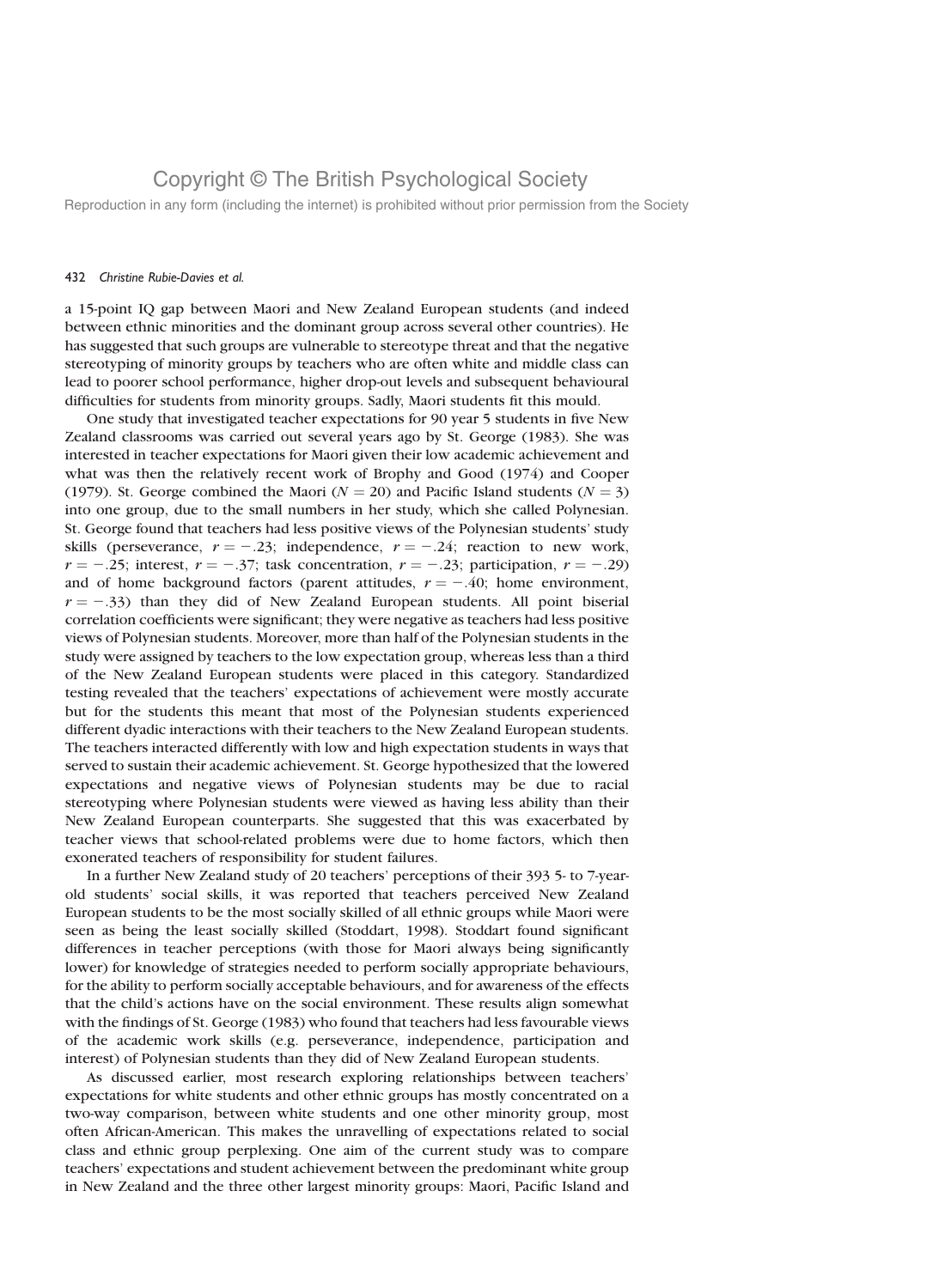Reproduction in any form (including the internet) is prohibited without prior permission from the Society

### Expecting the best for students 433

Asian. It was hypothesized that if teachers' expectations were related to social class rather than ethnicity, as other researchers have argued, then teachers' expectations for Maori and Pacific Island students would be similar, given that these students mostly live and attend school in lower socio-economic areas. Asian students have only recently become a sizable body in New Zealand schools but mostly attend schools in middle-class areas so, again, if expectations are related to social class rather than ethnicity, then it was thought that expectations for their achievement may more closely resemble those for New Zealand European students even though they are an ethnic minority. Hence, the research questions for the current study were:

- (1) Do teachers' expectations differ for various ethnic groups?
- (2) If they differ, do teachers' expectations align with student social class and achievement?
- (3) How accurate are teachers' judgments of student performance for various ethnic groups?

### Method

### **Participants**

The participants in this study were 21 practising primary school teachers from 12 different schools in Auckland, New Zealand. Table 1 provides details of the teachers

|                         | Student ethnicity |                 |                |                |                     |                             |                |             |
|-------------------------|-------------------|-----------------|----------------|----------------|---------------------|-----------------------------|----------------|-------------|
| Teacher No.             | NZ Euro           | Maori           | PI             | Asian          | Total<br>class size | <b>Teacher</b><br>ethnicity | Class level    | Decile      |
|                         | $\overline{2}$    | $\overline{14}$ | 6              | $\overline{2}$ | 24                  | NZ Euro                     | 1/2            | Low         |
| $\overline{2}$          | 8                 | $\mathbf{2}$    | 8              | 7              | 25                  | NZ Euro                     | 1/2            | Low         |
| 3                       | 8                 | 6               | 6              | $\overline{2}$ | 22                  | NZ Euro                     | $\overline{2}$ | Low         |
| $\overline{4}$          | 3                 | $\overline{7}$  | 15             | I              | 26                  | PI                          | $\overline{2}$ | Low         |
| 5                       | ı                 | 13              | 18             | $\mathbf 0$    | 32                  | PI                          | 5              | Low         |
| 6                       | 4                 | 12              | 6              | $\overline{2}$ | 24                  | Maori                       | 5/6            | Low         |
| 7                       | 7                 | 8               | 8              | 3              | 26                  | PI                          | 5/6            | Low         |
| 8                       | 18                | I               | 9              |                | 29                  | NZ Euro                     | 5/6            | Low         |
| 9                       | 5                 | 8               | 6              | 6              | 25                  | Asian                       | 5/6            | Low         |
| 10                      | 21                | $\overline{2}$  | $\mathsf{l}$   | $\mathbf 0$    | 24                  | NZ Euro                     | 1/2            | <b>High</b> |
| $\mathsf{I}$            | 9                 | $\overline{2}$  | 0              | 6              | 27                  | European                    | 1/2            | High        |
| 12                      | $ 0\rangle$       | ı               | 2              | 9              | 22                  | Asian                       | 1/2            | <b>High</b> |
| 13                      | 9                 | 0               | 0              | 6              | 25                  | NZ Euro                     | 1/2            | <b>High</b> |
| 4                       | 17                | I               | $\overline{2}$ | 4              | 24                  | European                    | $\overline{2}$ | <b>High</b> |
| 15                      | 18                | 0               | I              | 7              | 26                  | NZ Euro                     | $\overline{2}$ | High        |
| 16                      | 6                 | $\overline{2}$  | 0              | 6              | 4                   | European                    | 5              | High        |
| 17                      | 17                | 4               | I              | 5              | 27                  | NZ Euro                     | 5              | <b>High</b> |
| 8                       | 25                | 0               | 0              | 9              | 34                  | European                    | 5/6            | High        |
| 19                      | 13                | 3               | $\overline{2}$ | 7              | 25                  | NZ Euro                     | 5/6            | High        |
| 20                      | 9                 | $\Omega$        | $\overline{2}$ | 8              | 29                  | Maori                       | 5/6            | High        |
| 21                      | 21                | $\overline{2}$  | $\overline{4}$ | 3              | 30                  | NZ Euro                     | 5/6            | <b>High</b> |
| Total of each ethnicity | 261               | 88              | 97             | 94             | 540                 |                             |                |             |

|  |  |  |  |  | <b>Table 1.</b> Ethnic, class level and socio-economic details for students and teachers |  |  |  |  |  |
|--|--|--|--|--|------------------------------------------------------------------------------------------|--|--|--|--|--|
|--|--|--|--|--|------------------------------------------------------------------------------------------|--|--|--|--|--|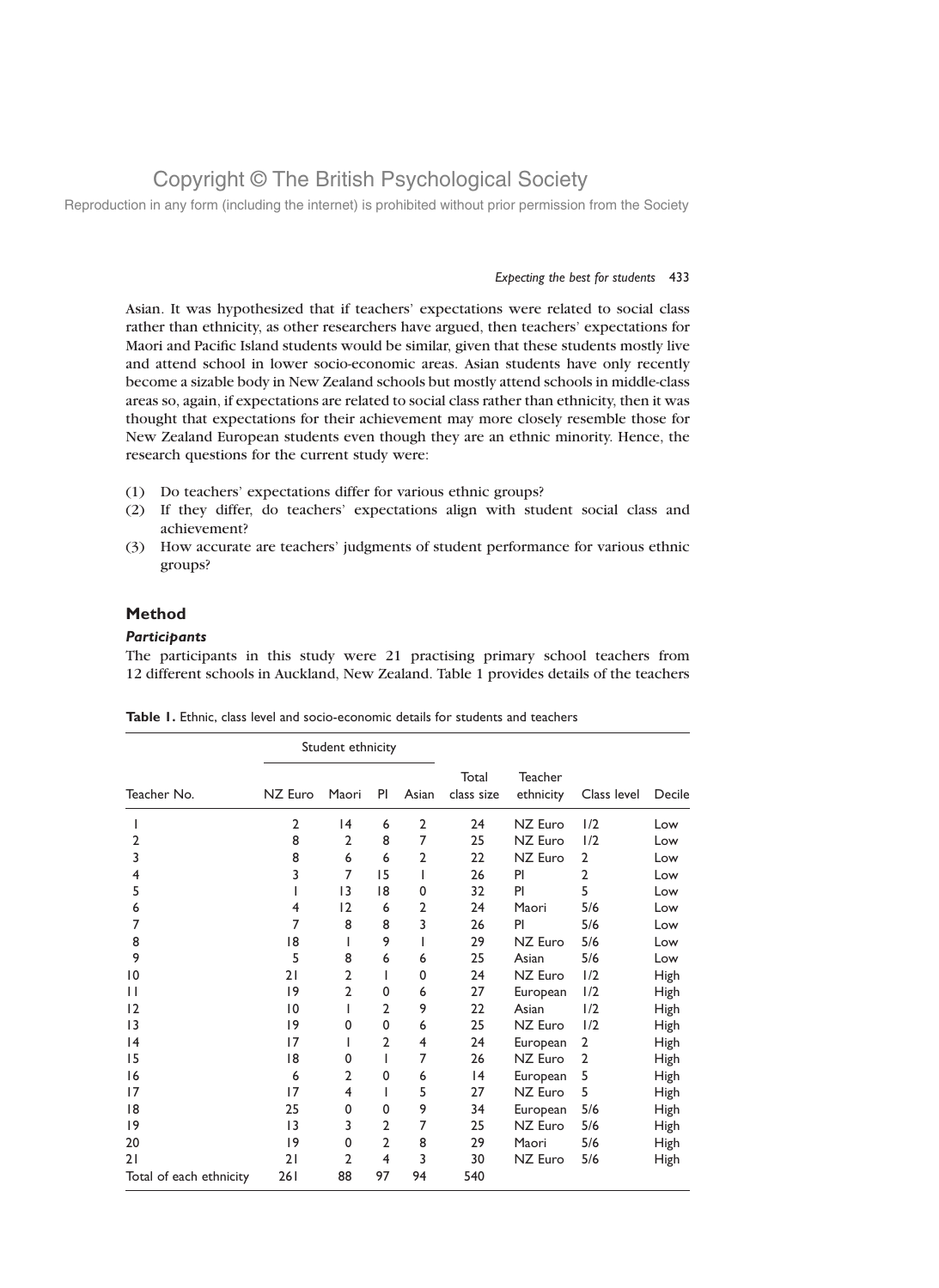Reproduction in any form (including the internet) is prohibited without prior permission from the Society

#### 434 Christine Rubie-Davies et al.

and their class levels and the ethnicities of their 540 students. Within the table, NZ Euro is used to indicate New Zealand European teachers ( $N = 10$ ) and students ( $N = 261$ ); PI is used to indicate Pacific Island teachers ( $N = 3$ ) and students ( $N = 97$ ); European is used to identify teachers who are British immigrants  $(N = 4)$ ; and Asian is used to indicate students ( $N = 94$ ) and teachers ( $N = 2$ ) from south-east Asia and the Indian subcontinent. Decile refers to the socio-economic level of the school. In New Zealand, the Ministry of Education assigns a decile ranking from 1 to 10 to all schools based on the latest census data and hence is an indication of the socio-economic level of each school. All schools with a ranking of five or less were categorized for the purposes of this study as 'low', while those with a ranking of six or above were deemed to be 'high'. As can be seen from the table, 9 of the teachers taught in low socio-economic schools, while 12 worked in high socio-economic areas. Of the participating teachers, 10 taught at the junior level (Year 1 and/or 2) and 11 taught at the senior level (Year 5 and/or 6). There were 18 female and 3 male teachers in the sample. Teaching service ranged from 1 year to 33 years with five teachers having less than 5 years experience, six teachers having taught for between 6 and 10 years, five with teaching experience ranging from 11 to 20 years, and five teachers with 21 or more years of service. None of the teachers had had any of their students in their classes the previous year.

Table 1 also provides the ethnic details of the students and shows that Maori and Pacific Island students are more frequently located in low socio-economic schools and that New Zealand European and Asian students are found proportionately more often in high socio-economic schools. The 540 students included in the current study were those students who were present during both data collection phases.

### Measures

The participants completed one survey near the beginning of the year of data collection and another at the end. The initial survey asked teachers to decide what levels they expected their students' to achieve in reading by the end of the year. A further survey was designed to explore the teachers' judgments of their students' achievement at the end of the year. A 7-point Likert scale was used at both time periods. The gradations were as follows:  $1 = \text{very much below average}, 2 = \text{moderately below average},$  $3$  = slightly below average,  $4$  = average,  $5$  = slightly above average,  $6$  = moderately above average,  $7 = \text{very much above average}$ . In order to ensure some consistency in teachers' perceptions of what constituted each of these relative positions, definitions of each were provided in terms of the New Zealand curriculum documents. Students considered to be of average ability would normally complete one curriculum level every 2 years although, because students learn at different rates, there may be children working at different levels within one class (Ministry of Education, 1994, p. 13). This would mean, for example, that an average Year 5 student would be beginning Level 3 at the beginning of their year in that class. Hence, for children in Year 5, at the beginning of the year, the definitions were:  $1 = I$  would expect this child to be about half way or less through the work at Level 2 of the curriculum by the end of this year;  $2 = I$  would expect this child to be almost completing the work at Level 2 of the curriculum by the end of this year;  $3 = I$  would expect this child to be beginning the work at Level 3 of the curriculum by the end of this year;  $4 = I$  would expect this child to have almost completed half the work at Level 3 of the curriculum by the end of this year;  $5 = I$ would expect this child to have completed half the work at Level 3 of the curriculum by the end of this year;  $6 = I$  would expect this child to have completed the work at Level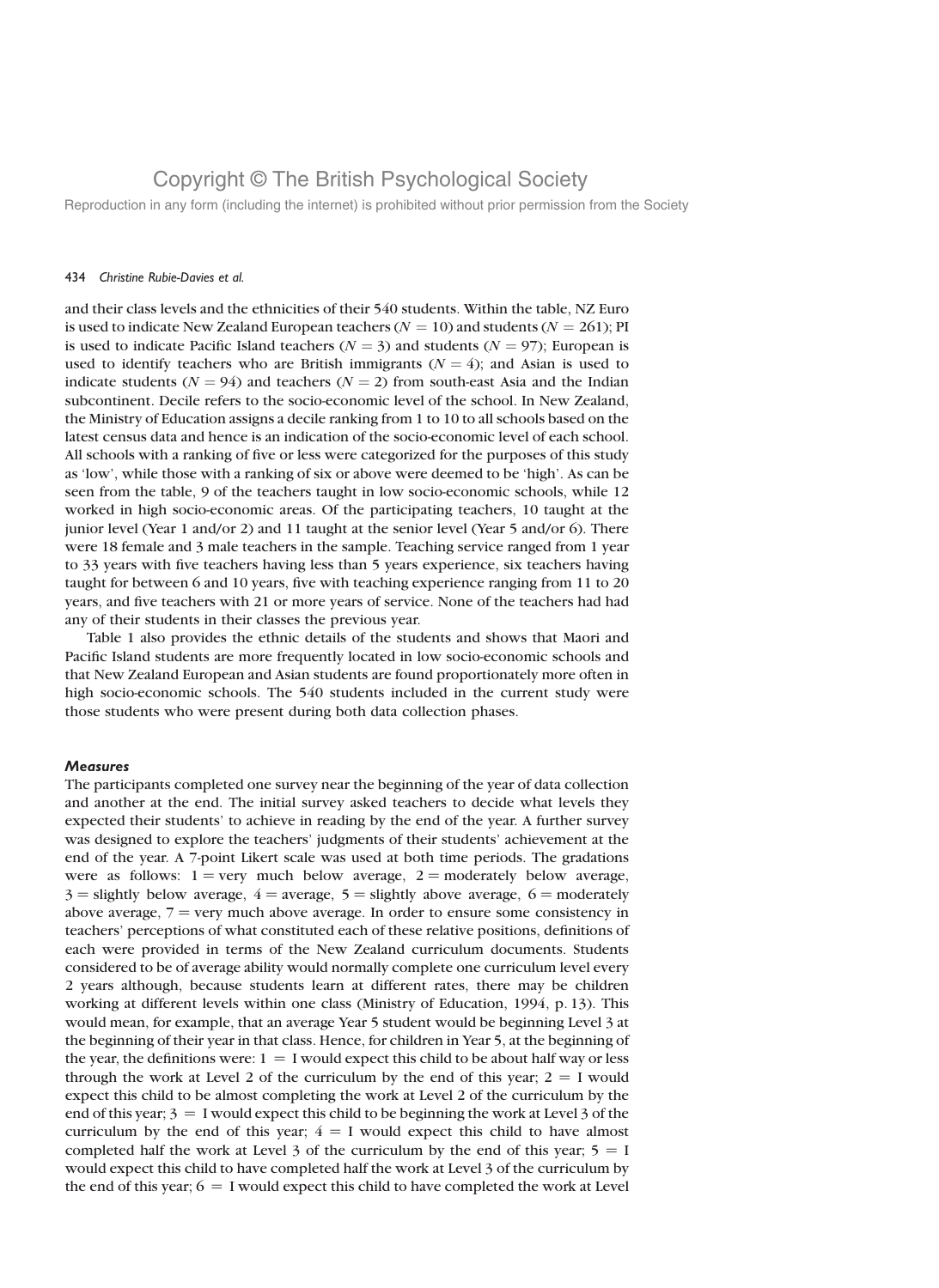Reproduction in any form (including the internet) is prohibited without prior permission from the Society

### Expecting the best for students 435

3 of the curriculum by the end of this year;  $7 = I$  would expect this child to be working at level  $4$  of the curriculum by the end of this year. Hence, the definition related to  $4$  on the 1–7 scale was the expected norm.

Results of running records were collected by the researcher at the beginning and end of the academic year for all classes. Running records enable teachers to meticulously record a child's oral reading behaviours using a set of carefully developed procedures and conventions. Once the running record has been completed, the teacher analyses the student's reading behaviours to facilitate their teaching and the child's learning (Ministry of Education, 2000, p. 4). In New Zealand, almost all primary schools require teachers to conduct running records on their students for reading at regular intervals to ensure that every child's instructional level is current and accurate. The results collected at the beginning of the academic year for all children were those that had been given to the teachers by the previous classroom teacher. The running record results collected at the end of the year were conducted by the individual teachers on their own classes. While this meant that the data came from different sources, a senior staff member in all participating schools was responsible for monitoring the accuracy of the running records across all classes in their department. In order to enable a parallel comparison with the teacher surveys of whether students were below average, average or above average all running record reading ages were converted to the 1–7 scale outlined above.

#### Data collection procedures

The initial expectation survey was conducted 1 month into a new academic year in order to allow teachers to become familiar with their students and to form their own expectations of them. Earlier research had shown that by that time teachers would have formed academic expectations of their students independent of factors such as former playground encounters or physical attractiveness (Dusek & Joseph, 1985; Jussim et al., 1998; Raudenbush, 1984).

The teacher surveys were conducted on a computer using the Smartadata program (Davies, 2001). This program enabled teachers to complete the surveys on a floppy disc and when teachers entered the appropriate number for each student, the computer program reinforced their choice by providing the definitions. The first author was able to automatically upload all the data into a database when the floppy disc was placed in his/her computer. This eliminated data entry errors. The running record data was obtained from the senior staff members at each school responsible for monitoring and storing such data.

### Data analyses

The analyses of measures across the year were addressed by using a group (student ethnicity) *£* time (beginning of year surveys/assessments; end of year surveys/assessments) mixed model repeated measures ANOVA with repeated measures on the second factors. Analyses of one measure across ethnic groups were conducted using one-way ANOVAs. For both these forms of analysis, post hoc tests using Tukey's HSD procedure were performed. In some instances, comparisons were made between two measures for each ethnic group. Analyses of this type were conducted using paired-samples  $t$  tests. Effect sizes were calculated using Cohen's d. Three students who did not fall into any of the four main ethnic groups were eliminated from all analyses.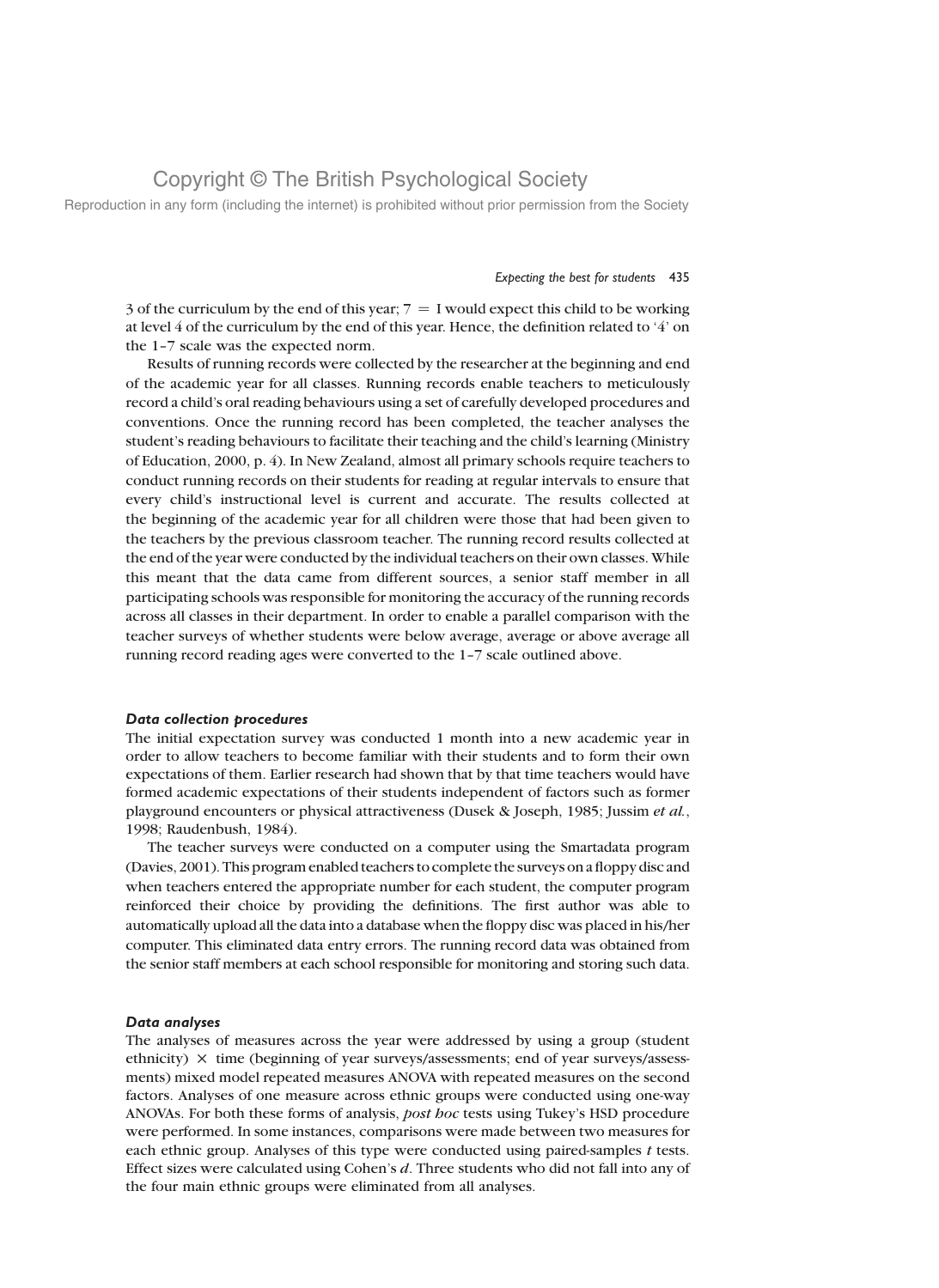Reproduction in any form (including the internet) is prohibited without prior permission from the Society

### 436 Christine Rubie-Davies et al.

### **Results**

### Teacher expectations and teacher judgments

There was a statistically significant difference between ethnic groups for teacher survey measures,  $F(1, 3) = 6.41$ ,  $p < .001$  (see Table 2). Post hoc tests showed that there were statistically significant differences between the teachers' expectations and judgments of Maori and New Zealand European students ( $p < .001$ ), between Maori and Pacific Island students ( $p < .05$ ) and between Maori and Asian students ( $p < .004$ ). There were no significant differences for the teachers' expectations and teacher judgments between any other ethnic groups. An examination of the means in Table 2 shows that these are lower for Maori than they are for any other ethnic groups.

These results provide some evidence that teachers had differing expectations and judgments of achievement in reading according to student ethnicity. It was possible, however, that the teachers' expectations were realistic and that the achievement of Maori students was below that of all other ethnic groups in reading. Hence, it was important to not only examine teacher expectations and judgments in reading but also to look at these alongside actual achievement.

| Table 2. Mean scores for teacher expectations for end of year and teacher judgments of achievement |  |  |
|----------------------------------------------------------------------------------------------------|--|--|
| in reading by ethnic group                                                                         |  |  |

| Measure                                        | Ethnic group   | M    | SD   | N    |
|------------------------------------------------|----------------|------|------|------|
| Teacher expectation for end of year            | NZ European    | 4.55 | 1.83 | 26 I |
|                                                | Maori          | 3.68 | 1.44 | 88   |
|                                                | Pacific Island | 4.20 | .4   | 97   |
|                                                | Asian          | 4.60 | 1.76 | 94   |
| Teacher judgment of achievement at end of year | NZ European    | 4.77 | 1.58 | 261  |
|                                                | Maori          | 4.19 | 1.21 | 88   |
|                                                | Pacific Island | 4.71 | 1.20 | 97   |
|                                                | Asian          | 4.67 | 1.55 | 94   |

### Teacher expectations and beginning of year achievement

In order to ascertain any differences between teacher expectations and actual achievement in reading by ethnicity a repeated measures ANOVA was conducted for beginning of year achievement and expectations for achievement at the end of the year. The mean scores for this analysis are shown in Table 3. There was a statistically significant difference between ethnic groups for the two measures,  $F(1, 3) = 7.61$ ,  $p < .001$ . Post hoc tests showed that there were statistically significant differences between Maori and New Zealand European ( $p < .002$ ), between Maori and Asian  $(p < .04)$ , between New Zealand European and Pacific Island students ( $p < .001$ ) and between Pacific Island and Asian students ( $p < .03$ ) in the teachers' expectations for achievement and actual achievement in reading.

The next step was to examine any differences for each separate ethnic group between teachers' expectations and actual achievement in reading. Hence, a pairedsamples t test was performed for each ethnic group. The results of these analyses were as follows: for New Zealand European,  $t(261) = 3.36$ ,  $p < .001$ ; for Maori,  $t(88) = -0.31, p < .76$ , for Pacific Island,  $t(97) = 9.22, p < .001$ ; and for Asian,  $t(94) = 3.22, p < .002$ . It can be seen from these analyses that there were statistically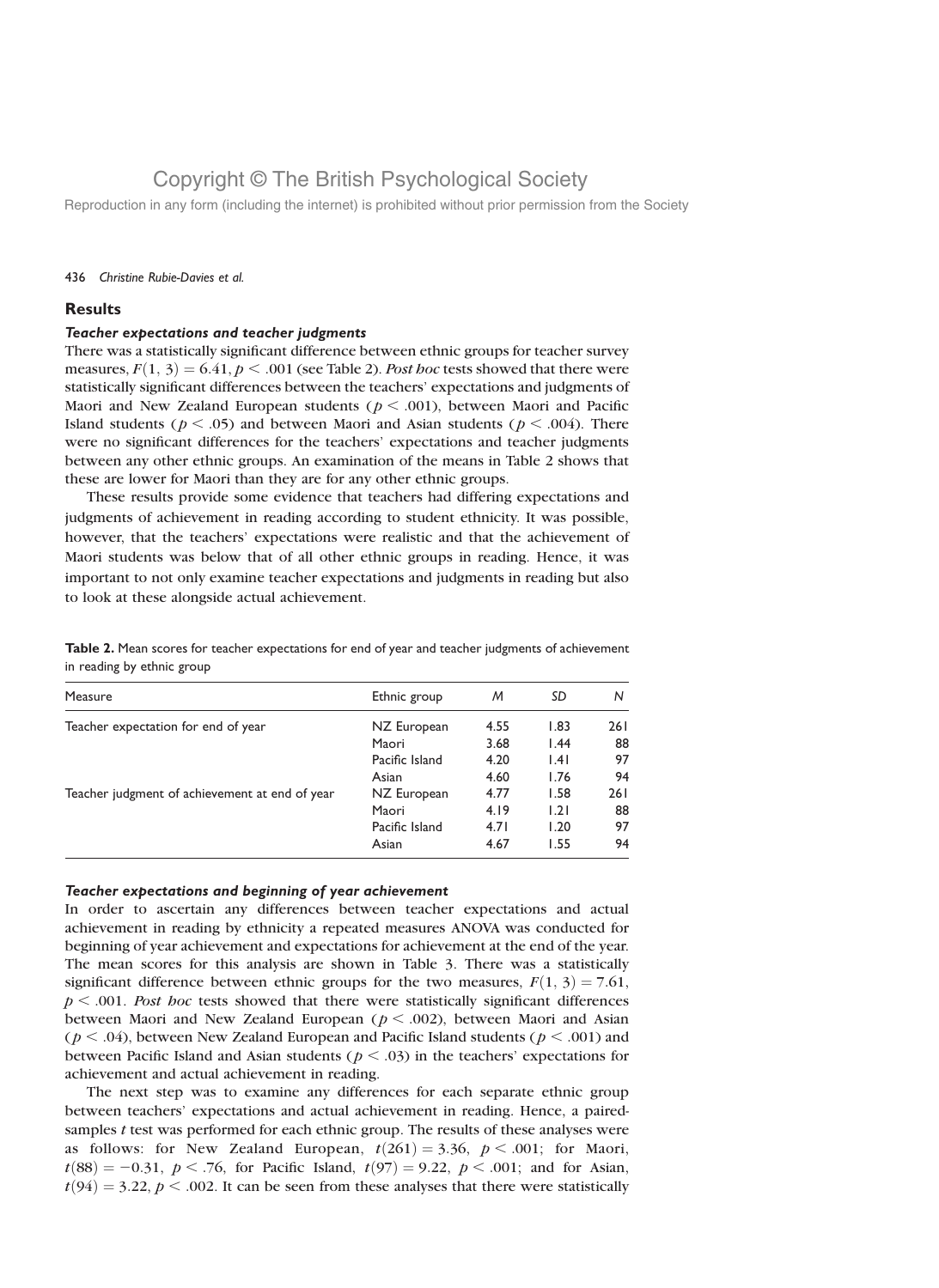Reproduction in any form (including the internet) is prohibited without prior permission from the Society

#### Expecting the best for students 437

Table 3. Mean scores for teacher expectations for end of year achievement and actual achievement in reading at beginning of year by ethnic group

| Measure                                 | Ethnic group   | M    | SD   | N   |
|-----------------------------------------|----------------|------|------|-----|
| Teacher expectation for end of year     | NZ European    | 4.55 | 1.83 | 261 |
|                                         | Maori          | 3.68 | 1.44 | 88  |
|                                         | Pacific Island | 4.20 | 1.41 | 97  |
|                                         | Asian          | 4.60 | 1.76 | 94  |
| Actual achievement at beginning of year | NZ European    | 4.20 | 1.77 | 261 |
|                                         | Maori          | 3.74 | 1.81 | 88  |
|                                         | Pacific Island | 3.23 | 1.40 | 97  |
|                                         | Asian          | 4.01 | 1.74 | 94  |

significant differences between teacher expectations and actual achievement in reading for all ethnic groups except Maori. An inspection of the means in Table 3 shows that for all ethnic groups other than Maori, teachers' expectations for achievement were significantly above actual achievement in reading. In other words, teachers had high expectations for the achievement in reading for all ethnic groups other than Maori.

Further examination of the means for expectation using a one-way ANOVA showed that there was a statistically significant difference between ethnic groups,  $F(1, 3) = 6.78$ ,  $p < .001$ . A *post hoc* test showed that the statistically significant differences were between Maori and New Zealand European ( $p < .001$ ) and between Maori and Asian ( $p < .002$ ). The means in Table 3 show that the expectation for the achievement of Maori students was significantly below that of New Zealand European and Asian students. Turning to beginning of year achievement, a further one-way ANOVA again showed a statistically significant difference between ethnic groups,  $F(1, 3) = 8.05$ ,  $p < .001$ . Post hoc tests showed that there were statistically significant differences in achievement between Pacific Island and European students ( $p < .001$ ) and between Pacific Island students and Asian students ( $p < .009$ ). In both cases, the achievement of the Pacific Island students was significantly below that of the other two ethnic groups (see Table 3). There were no statistically significant differences in achievement at the beginning of the year between Maori and any other ethnic group so at the beginning of the year, Maori were achieving at similar levels in reading to all other groups.

### Teacher judgment and end of year reading achievement

Given that teachers generally had high expectations for all ethnic groups other than Maori, it was anticipated that teacher judgment of Maori levels of achievement might also differ from those for other ethnic groups. In order to ascertain any differences between teacher judgments and actual achievement in reading by ethnicity at the end of the year, a repeated measures ANOVA was conducted for teacher judgments of reading achievement at the end of the year and actual achievement. The mean scores for this analysis are shown in Table 4. Again, there were statistically significant differences between ethnic groups on the two measures,  $F(1, 3) = 8.55$ ,  $p < .001$ . Post hoc tests showed that there were statistically significant differences found between New Zealand European and Maori ( $p < .001$ ), New Zealand European and Pacific Island ( $p < .005$ ), Asian and Maori ( $p < .006$ ), and Asian and Pacific Island students ( $p < .04$ ).

We decided to examine any differences for each separate ethnic group between teachers' judgments and actual achievement in reading. Hence, a paired-samples t test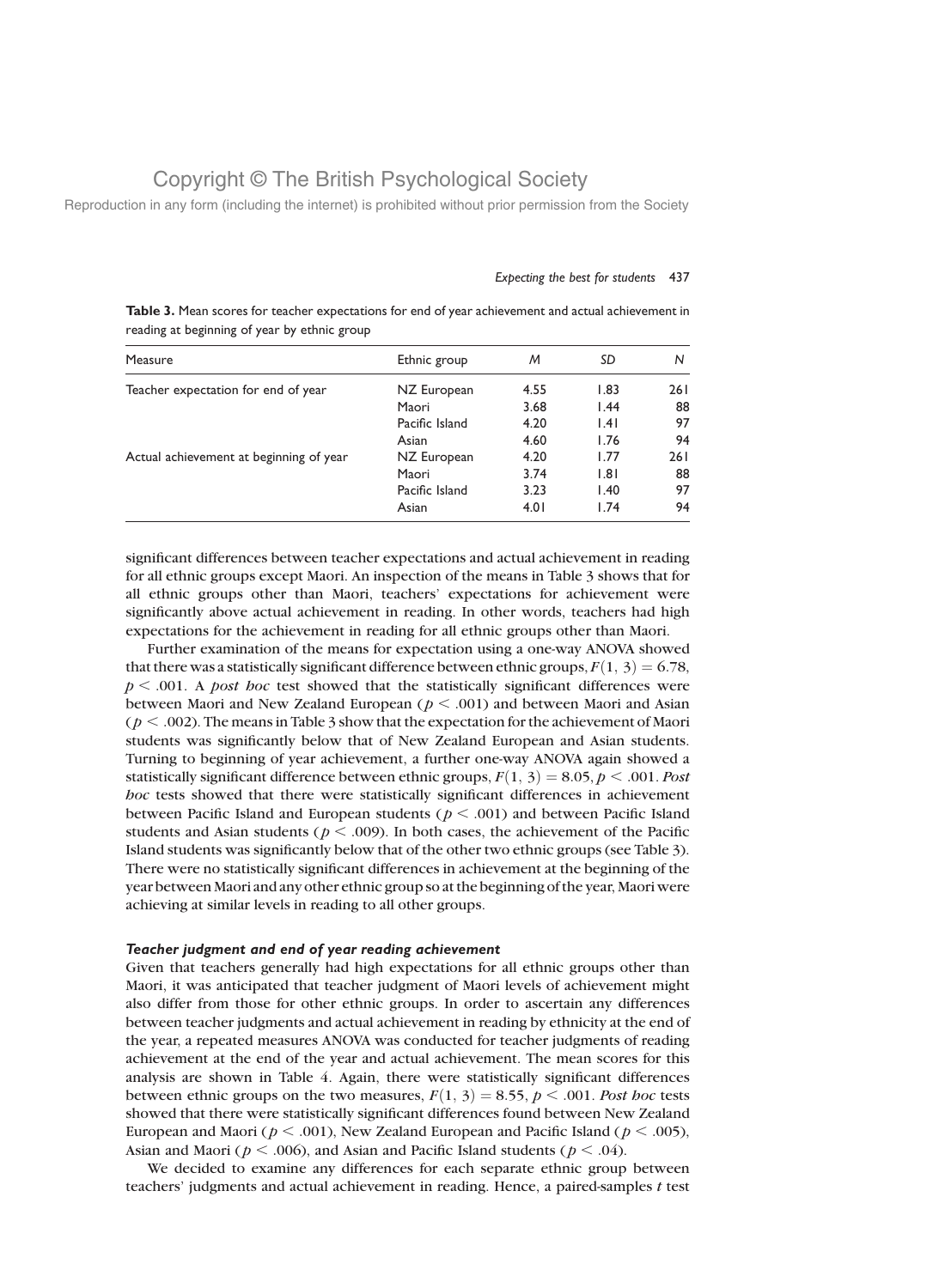Reproduction in any form (including the internet) is prohibited without prior permission from the Society

### 438 Christine Rubie-Davies et al.

Table 4. Mean scores for teacher judgments of end of year achievement and actual end of year achievement in reading by ethnic group

| Measure                           | Ethnic group   | M    | SD   | N   |
|-----------------------------------|----------------|------|------|-----|
| Teacher judgment for end of year  | NZ European    | 4.77 | 1.58 | 261 |
|                                   | Maori          | 4.19 | 1.21 | 88  |
|                                   | Pacific Island | 4.71 | 1.20 | 97  |
|                                   | Asian          | 4.67 | 1.55 | 94  |
| Actual achievement at end of year | NZ European    | 4.80 | 1.78 | 261 |
|                                   | Maori          | 3.95 | 1.69 | 88  |
|                                   | Pacific Island | 3.76 | 1.77 | 97  |
|                                   | Asian          | 4.85 | 1.81 | 94  |

was performed for each ethnic group. The differences between teacher judgments and actual achievement in reading at the end of the year for each ethnic group were as follows: for New Zealand European,  $t(261) = -0.28$ ,  $p < .78$ ; for Maori,  $t(88) = 1.12$ ,  $p < .27$ , for Pacific Island,  $t(97) = 5.39$ ,  $p < .001$ ; for Asian,  $t(94) = -1.13$ ,  $p < .26$ . Because there were no statistically significant differences between teacher judgments of student achievement and actual achievement in reading for New Zealand European, Maori and Asian students, then teacher judgments of student achievement for these groups may be considered accurate. The only ethnic group for whom there were statistically significant differences between teacher judgments and actual achievement in reading was the Pacific Island group. For this group, teacher judgments of student achievement were significantly higher than the actual performance of the students (see Table 4).

Further examination of the teacher judgment means using a one-way ANOVA showed that there was a statistically significant difference between ethnic groups,  $F(1, 3) = 3.51$ ,  $p < .02$ . Post hoc tests revealed that the only statistically significant difference in teachers' judgments of achievement lay between Maori and New Zealand European with Maori being judged to be achieving at significantly lower levels than New Zealand European (see Table 4). Turning to actual achievement at the end of the year, a further one-way ANOVA showed that was a statistically significant difference in achievement between the groups at the end of the year,  $F(1, 3) = 12.06$ ,  $p < .001$ . Post hoc tests showed that there were statistically significant differences between Maori and New Zealand European ( $p < .001$ ), between Maori and Asian ( $p < .004$ ), between Pacific Island and New Zealand European ( $p < .001$ ), and between Pacific Island and Asian ( $p < .001$ ). At the end of the year, the achievement of the Maori students and Pacific Island students was significantly below that of the two other ethnic groups (see Table 4). Hence, the achievement of Maori was significantly below that of New Zealand European students in line with teachers' judgments. On the other hand, the teachers judged Pacific Island students to be achieving at similar levels to the New Zealand European and Asian students; this was not the case.

Mean effect size gains in achievement were calculated for each ethnic group over the year. Figure 1 shows these gains in relation to the mean teacher expectations for each ethnic group's achievement. This shows that both teacher expectations and the achievement gain for Maori were less than for any other ethnic group.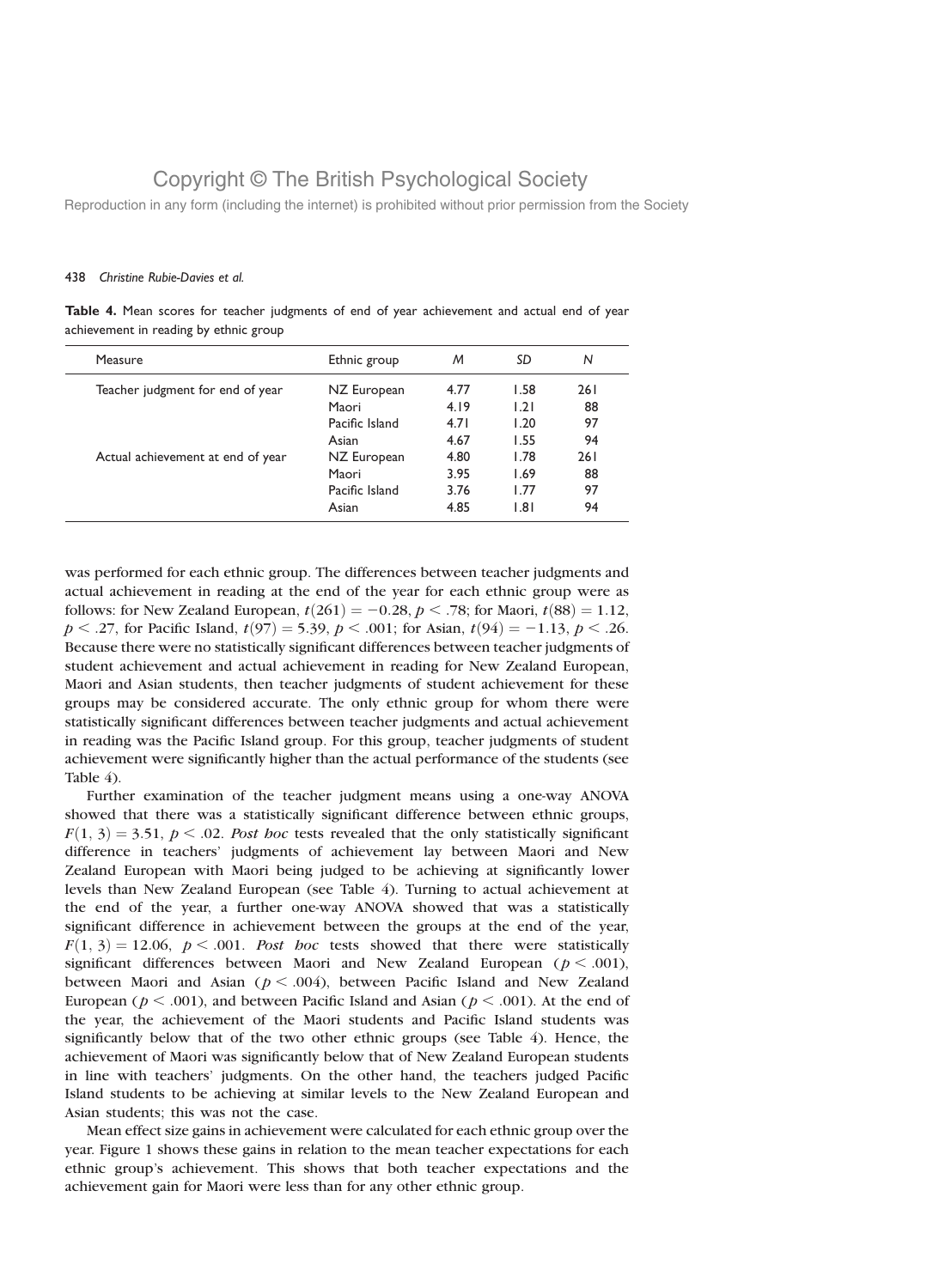Reproduction in any form (including the internet) is prohibited without prior permission from the Society



Expecting the best for students 439

Figure 1. Mean effect size gains over one year by teacher expectation for end of year achievement for each ethnic group.

### **Discussion**

This study has shown that ethnicity may be a factor in teachers' expectations independent of social class and student achievement. Teachers had expectations for Maori students' achievement in reading that were below their expectations for other ethnic groups. This was despite the finding that Maori students' performance was not below that of any other ethnic group at the beginning of the year. This was not true for Pacific Island students. Teachers had expectations for the achievement of Pacific Island students that were similar to their expectations for the achievement of New Zealand European and Asian students and yet the achievement of Pacific Island students at the beginning of the year was substantially below that of both New Zealand European and Asian groups. Hence, although it was hypothesized that teachers' expectations would differ for students by social class rather than by ethnicity, and in accordance with achievement, this was not what was found. Instead, it appeared that teachers' expectations were high for all groups other than Maori and that this was not based on student achievement.

Teachers' judged the achievement of Maori to be low by the end of the year and, by that time, their achievement had fallen to be significantly below that of both New Zealand European and Asian students. Nonetheless, Pacific Island students were judged to be achieving at similar levels to their New Zealand European and Asian counterparts and yet their achievement was substantially below that of these groups, as it had been at the beginning of the year. These results suggest that teachers' expectations, at least for Maori and Pacific Island students, had more to do with their ethnicity than with their social class. Both groups of students are generally mostly found in lower socio-economic areas and that was the case in this study. Future research examining teacher expectations for more than two ethnic groups across socio-economic groups could add weight to the findings in the current study.

One explanation for teachers' differing expectations and judgments of student achievement by ethnicity may be that certain teachers adhere to societal stereotypes. Anecdotal evidence from teachers subsequent to obtaining the results in the current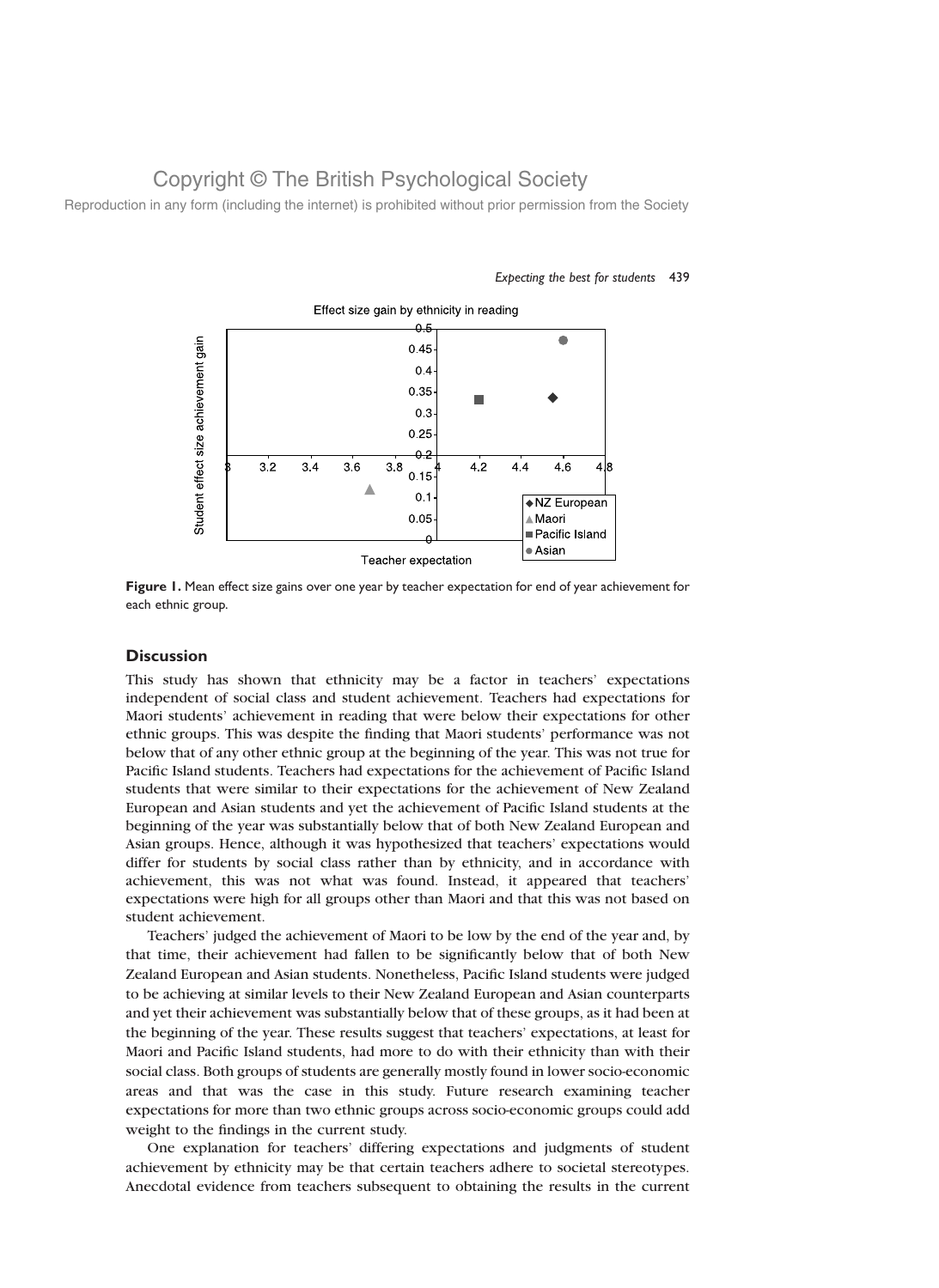Reproduction in any form (including the internet) is prohibited without prior permission from the Society

#### 440 Christine Rubie-Davies et al.

study suggest that there are beliefs among teachers that Asian students are conscientious and industrious and that their parents place a premium on their children gaining a good education. Pacific Island students are believed to come from homes where there is strict discipline, where church and family are important but where parents care about their children and their education. Maori students, on the other hand, are believed to come from families where education is not valued and where parents are not encouraging of teachers' efforts. St. George (1983) made similar comments in relation to her finding that teachers judged the Polynesian students in her study (most of whom were Maori) to come from less supportive home backgrounds than the New Zealand European students. She stated that, in most cases, teachers had not met the parents, let alone visited their homes and hence such judgments were most likely made on the basis of ethnic stereotypes and staffroom conversations. Nichols and Good (2004) have shown that there are similarly differential societal expectations for certain youth within American society.

While cause and effect cannot be determined in the current study, it is possible that differing expectations could result from such stereotyping. When teachers have such beliefs about particular ethnic groups, this may result in lowered expectations for particular groups of students. There is evidence that when this occurs teachers may alter their teaching practices and thus student opportunity to learn (Ennis, 1995, 1998; Good & Weinstein, 1986; Solomon et al. 1996). For example, teachers may slow the pace of lessons for particular student groups (Good & Weinstein, 1986), and they may create a more structured environment for them where behaviour is carefully controlled (Ennis, 1995, 1998). In such environments, students are given little independence, few cognitively demanding tasks, and little opportunity to interact with their peers. Classroom environments such as this may restrict student progress, and yet teachers with specific beliefs and expectations about particular ethnic groups are likely to explain the lack of student progress by referring to their lack of innate ability or home background factors rather than assuming the responsibility for student learning themselves (Ennis, 1995, 1998; Good & Weinstein, 1986). On the other hand, where teachers have high expectations for other groups of students, they are more likely to offer the students challenging learning opportunities, greater independence and choice, and opportunities to work cooperatively with their peers. Weinstein (2002) has claimed that differential opportunities to learn are a prime mechanism for teacher expectation effects.

The current study may provide evidence for the high expectation student groups of the Galatea effect (positive self-fulfilling prophecy) identified by Babad et al. (1982). In contrast, teachers' expectations for Maori were aligned with their achievement and their learning gains in reading were considerably below those of all other ethnic groups. This perhaps suggests a sustaining expectation effect (Cooper & Good, 1983). It may be that Maori students were given learning opportunities that maintained their achievement at similar levels throughout the year, while the other groups were provided with more challenging learning opportunities that significantly augmented their achievement.

Whether teachers' expectations did affect student achievement and the actual mechanisms for this cannot be determined in this study. There are other possible explanations both for the lesser progress of Maori students over the year and also for teachers' differential expectations. It may be that Maori students are aware of their teachers' expectations through a range of dyadic and more subtle interactions with their teachers, that they accept and respond to these expectations, and thence make less progress than do their peers. Weinstein (2002) has highlighted the student role in the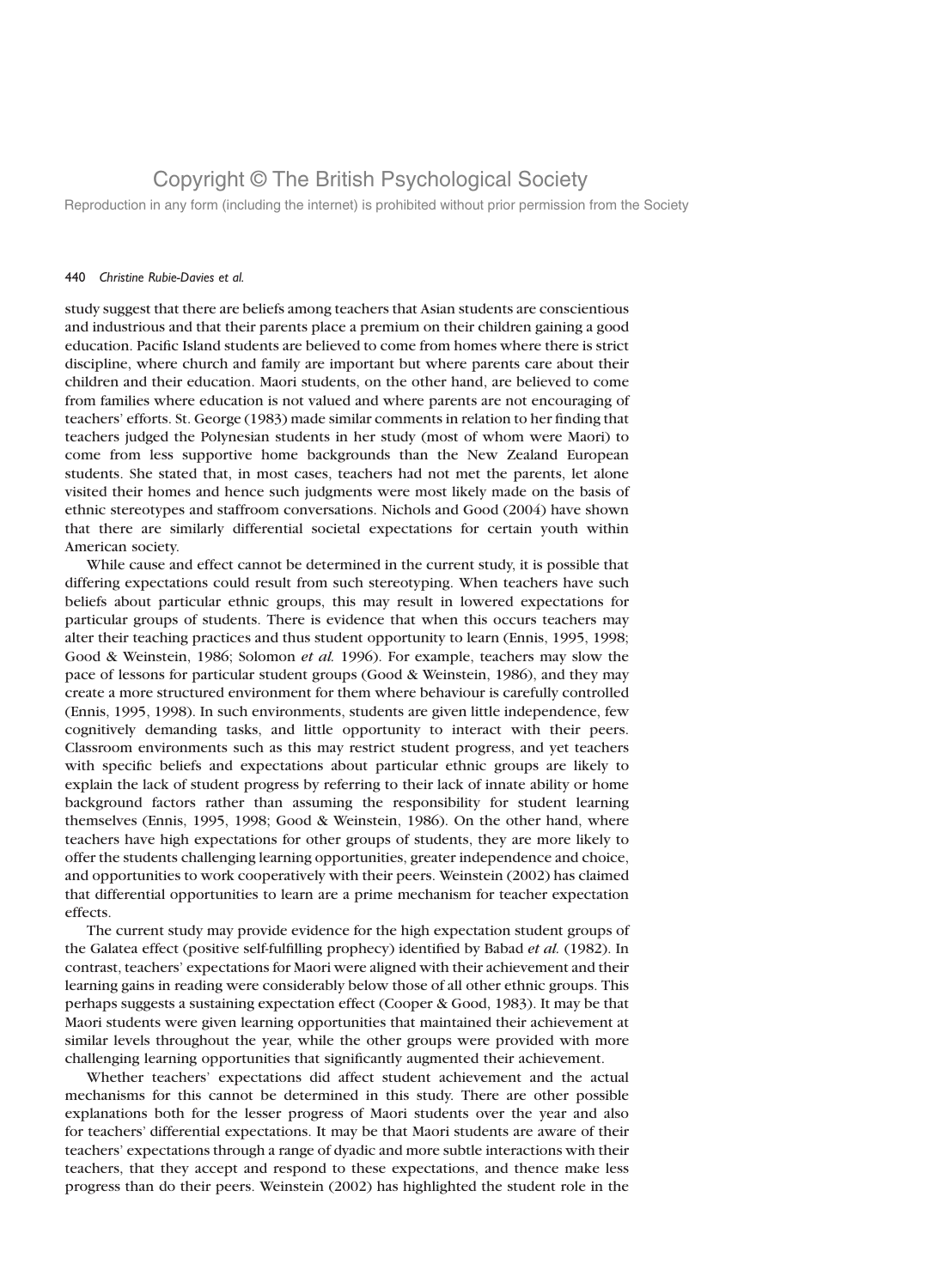Reproduction in any form (including the internet) is prohibited without prior permission from the Society

### Expecting the best for students 441

reinforcement of teachers' expectations. Moreover, McKown and Weinstein (2002) have shown how African-American students are more sensitive to teachers' expectations; it may be that Maori students are similarly susceptible. A further possibility is that Maori students are aware of the stereotypes about them and become anxious about performing in line with such stereotypes such that the resulting anxiety actually causes declines in performance – the stereotype threat that Steele and Aronson (1995) identified. The explanation may even lie in a combination of all of these factors. Weinstein et al. (2004) have discussed the complex ways in which expectation effects are nested within interrelated environments such as school, home, and community. Future research could examine more closely factors other than the teacher that may explain their differential expectations for different ethnic groups. Such research could tease out the relative importance of various interrelated factors.

Home-school congruence has also been shown to be an important factor in student achievement (McCaslin & Murdock, 1991; Nichols & Good, 2004). When school reflects different values, beliefs, and understandings to the home, this can have detrimental effects on student adjustment to school and subsequent success within the school environment. Smith and Smith (1996) have considered ways in which the core values of schools in New Zealand differ from those found in the homes of Maori students. They consider this an important mechanism in the low achievement levels and high drop out rates of Maori students in New Zealand.

This study has several limitations. Firstly, the role of the ethnicity of students as a factor in teachers' expectations was one aim of the paper and so other potential factors that may better explain the differential expectations of teachers and rates of progress of students were not explored. For example, social class was not used as a covariate in the analyses and possibly may have been a factor. Future research could more closely consider variables alongside teacher expectations (e.g. student and/or home factors) that may account for the differential achievement found in the current study. Observations of teacher classroom interactions and practices with particular ethnic groups would also enhance current understandings of ways in which teacher expectations for particular groups may be mediated.

The ethnicity of teachers was not considered as a variable that could have influenced their expectations. There was a range of teacher ethnicities in both low and high socioeconomic schools making such an analysis problematic. It is of note, however, that all three Pacific Island teachers in the current study were located in schools with larger numbers of Maori and Pacific Island students. It is possible that they may have had higher expectations for the students from similar backgrounds to themselves and that this could have influenced the finding of more positive expectations and achievement for Pacific Island students when compared with Maori.

A third limitation of the study is that the running record data used to determine student achievement was obtained from two sources. Although both data sets for each student were obtained from one senior staff member charged with monitoring the accuracy of teacher-implemented running records, it is not known how carefully the data were scrutinized or how much cross-checking was carried out. It was clear that senior staff members did randomly conduct running records on students within their departments to verify teacher decisions.

The current study has provided a means of quantitatively assessing teachers' expectations and judgments and comparing these with student achievement. Few studies provide such explicit details of how teacher expectations have been determined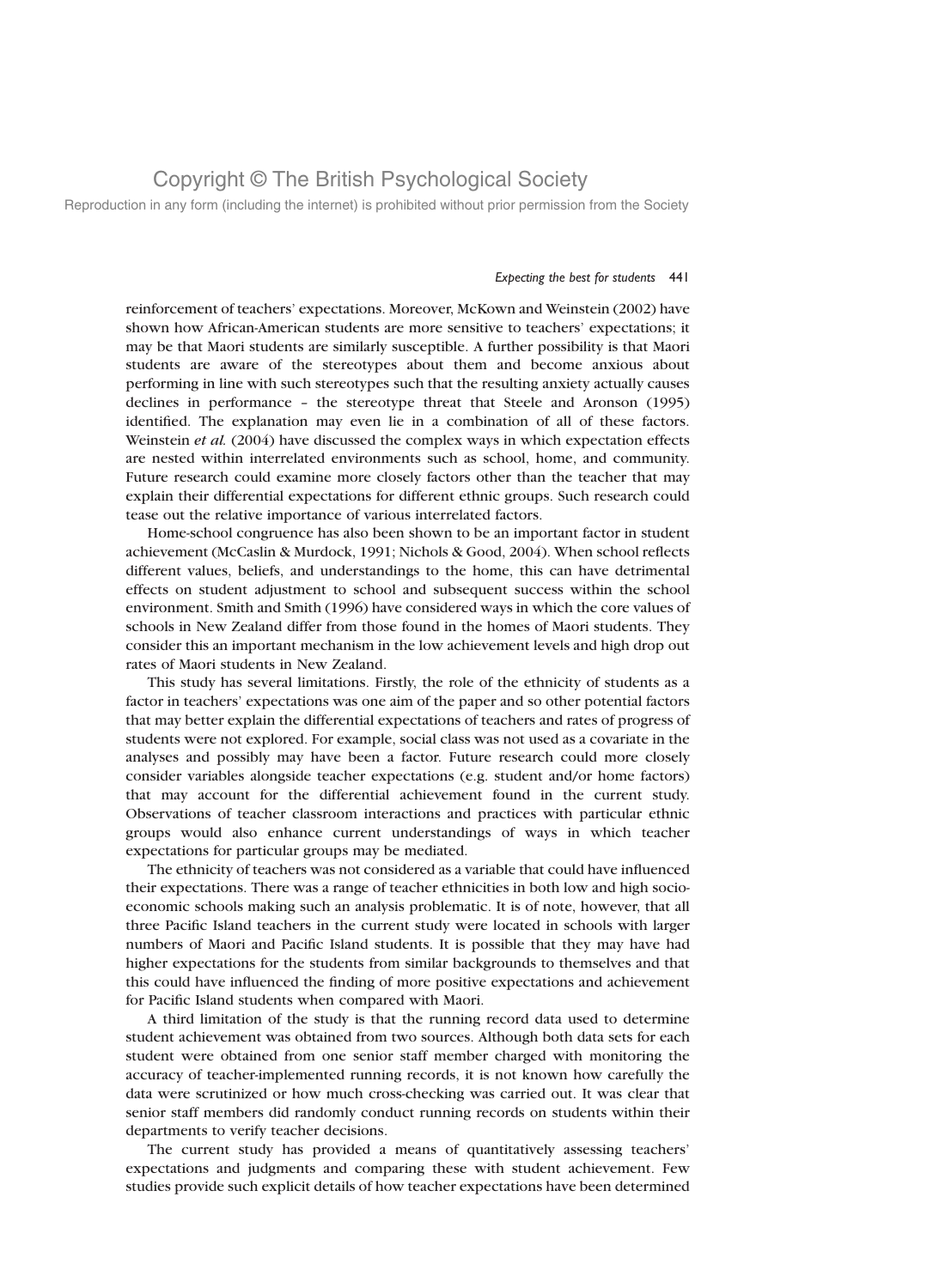Reproduction in any form (including the internet) is prohibited without prior permission from the Society

### 442 Christine Rubie-Davies et al.

and it is hoped that the clear methodological description in this paper will be useful for future research.

This study has several implications for practising teachers and teacher education departments. Although teacher expectation research has been carried out for almost 50 years, the ways in which teacher expectations can significantly influence student opportunity to learn should be stressed. That students are well aware of teachers' expectations and may respond accordingly is also a critical factor. Moreover, several researchers have found evidence that some teachers believe that students' home background may create a barrier to learning and that students cannot therefore be expected to make the academic progress of other students without these 'deficits' (e.g. McNaughton, Phillips, & MacDonald, 2000; Warren, 2002; Zohar, Degani, & Vaaknin, 2001). In such instances, expectations for achievement are lowered and teachers may not take responsibility for student learning. In New Zealand, it may be that such lowered expectations for Maori result in teachers limiting student opportunity to learn. In a climate where several nations have introduced policies aimed at improving the academic results of ethnic minorities, teachers should be encouraged to examine their beliefs, stereotypes, and consequent expectations to see if these could be variables that ultimately affect students' life chances.

Schools could make more effort to work with their communities to enhance student achievement and to find out how parents might best be supported. Maton and Hrabowski (2004) described a successful programme in the United States aimed at increasing the numbers of graduating African-American science, mathematics and engineering students. One of their findings was the important role that parents had played earlier in facilitating their children's success in primary and high school through emphasizing the role of education in society, through focusing on high levels of achievement for their children, through becoming involved in school activities and engaging with teachers and through advocating for their children. Not all parents from minority ethnic groups have the strength or the knowledge to become so intimately involved in their children's school life. Schools have an important role in supporting all parents in their hopes for their children's futures.

### **References**

Babad, E. (1993). Teachers' differential behavior. Educational Psychology Review, 5, 347–376.

Babad, E., Inbar, J., & Rosenthal, R. (1982). Pygmalion, Galatea and the Golem: Investigations of biased and unbiased teachers. Journal of Educational Psychology, 74, 459–474.

Bandura, A. (1997). Self-efficacy: The exercise of control. New York: W. H. Freeman.

- Baron, R. M., Tom, D. Y. H., & Cooper, H. M. (1985). Social class, race and teacher expectations. In J. B. Dusek (Ed.), Teacher Expectancies (pp. 251–269). Hillsdale, NJ: Erlbaum.
- Brophy, J. E. (1982). How teachers influence what is taught and learned in classrooms. *Elementary* School Journal, 83(1), 1–13.
- Brophy, J., & Good, T. (1974). Teacher-student relationships: Causes and consequences. New York: Holt, Rinehart and Winston.
- Cooper, H. (1979). Pygmalion grows up: A model for teacher expectation communication and performance influence. Review of Educational Research, 49, 389–410.
- Cooper, H. (1985). Models of teacher expectation communication. In J. B. Dusek (Ed.), Teacher expectancies (pp. 135–158). Hillsdale, NJ: Erlbaum.
- Cooper, H., & Good, T. (1983). Pygmalion grows up: Studies in the expectation communication process. New York: Longman.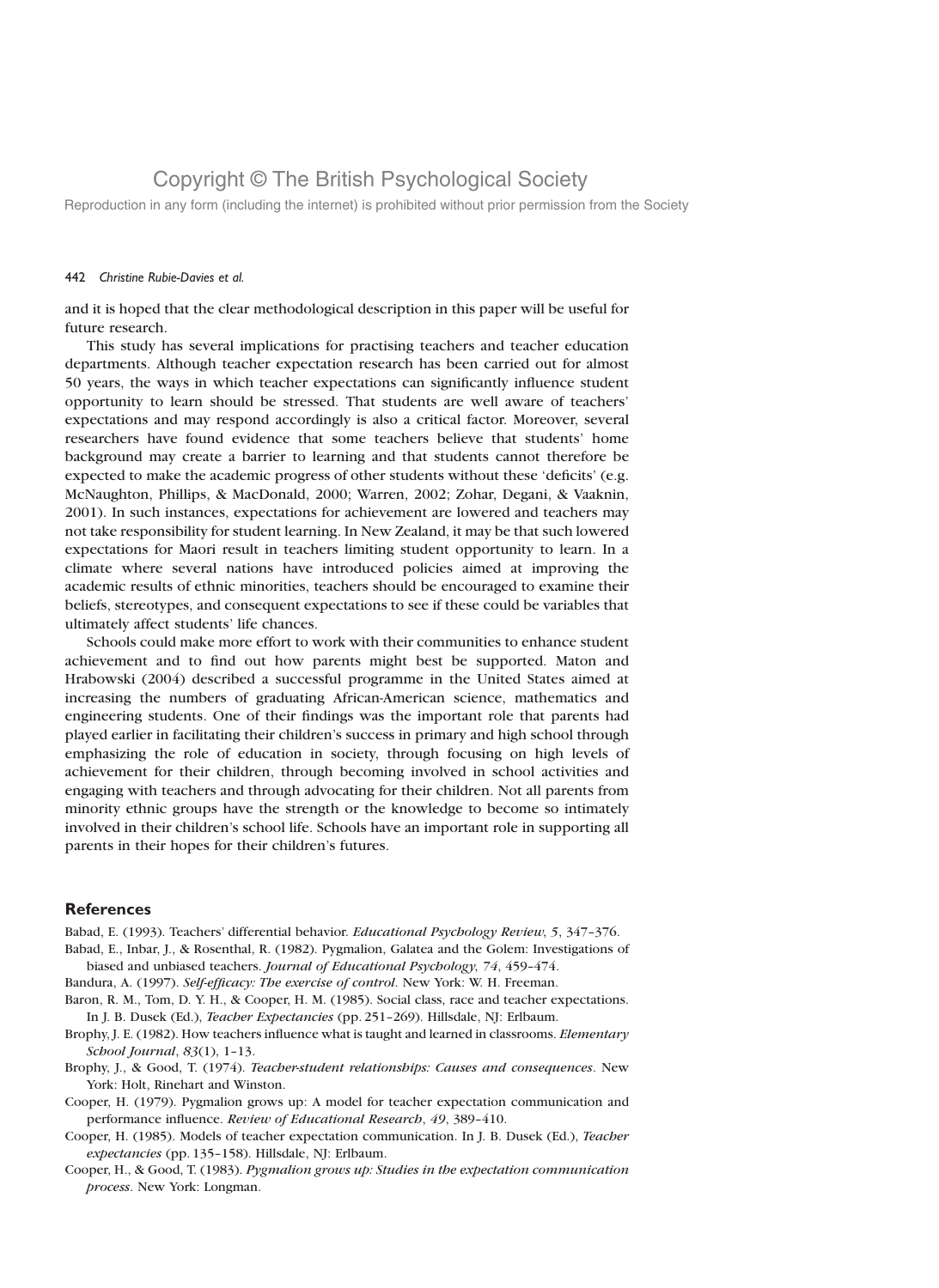Reproduction in any form (including the internet) is prohibited without prior permission from the Society

Expecting the best for students 443

- Davies, J. I. (2001). Smartadata (Personal Edition) [Computer software]. Auckland: Smartadata Ltd.
- Dusek, J. B., & Joseph, G. (1985). The bases of teacher expectancies. In J. B. Dusek (Ed.), Teacher expectancies (pp. 229–250). Hillsdale, NJ: Erlbaum.
- Ennis, C. D. (1995). Teachers' responses to noncompliant students: The realities and consequences of a negotiated curriculum. Teaching and Teacher Education, 11, 445–460.
- Ennis, C. D. (1998). Shared expectations: Creating a joint vision for urban schools. In J. Brophy (Ed.), Advances in research on teaching. Expectations in the classroom (pp. 151–182). Greenwich, CT: JAI Press.
- Entwisle, D. R., & Alexander, K. L. (1988). Factors affecting achievement test scores and marks of black and white first graders. Elementary School Journal, 88(5), 449–471.
- Fergusson, D. M., Lloyd, M., & Horwood, L. J. (1991). Family, ethnicity, social background and scholastic achievement - an eleven-year longitudinal study. New Zealand Journal of Educational Studies, 26, 49–63.
- Good, T. L. (1987). Teacher expectations. In D. C. Berliner & B. V. Rosenshine (Eds.), Talks to teachers (pp. 159–200). New York: Random House.
- Good, T. L., & Brophy, J. E. (2003). Looking in classrooms (9th ed., pp. 67–108). Boston, MA: Allyn and Bacon.
- Good, T. L., & Weinstein, R. S. (1986). Teacher expectations: A framework for exploring classrooms. In K. K. Zumwalt (Ed.), Improving teaching: 1986 ASCD yearbook (pp. 63–85). Alexandria, VA: Association for Supervision and Curriculum Development.
- Hattie, J. (2003, February). New Zealand education snapshot. Paper presented at Knowledge Wave 2003: The Leadership Forum, Auckland, New Zealand.
- Jussim, L. (1989). Teacher expectations: Self-fulfilling prophecies, perceptual biases and accuracy. Journal of Personality and Social Psychology, 57, 469–480.
- Jussim, L., Smith, A., Madon, S., & Palumbo, P. (1998). Teacher expectations. In J. E. Brophy (Ed.), Advances in research on teaching: Expectations in the classroom (Vol. 7, pp. 1–48). Greenwich, CT: JAI Press.
- Keogh, B. K. (2000). Risk, families and schools. Focus on Exceptional Children, 33(4), 1–12.
- Maton, K. I., & Hrabowski, F. A., III. (2004). Increasing the number of African American PhDs in the sciences and engineering: A strengths-based approach. American Psychologist, 59, 547–556.
- McCaslin, M. M., & Murdock, T. B. (1991). The emergent interaction of home and school in the development of students' adaptive learning. In M. Maehr & P. Pintrich (Eds.), *Advances in* motivation and achievement (Vol. 7, pp. 213–259). Greenwich, CT: JAI Press.
- McKown, C., & Weinstein, R. S. (2002). Modeling the role of child ethnicity and gender in children's differential response to teacher expectations. Journal of Applied Social Psychology, 32, 159–184.
- McNaughton, S., Phillips, G., & MacDonald, S. (2000). Curriculum channels and literacy development over the first year of instruction. New Zealand Journal of Educational Studies, 35, 49–59.
- Ministry of Education. (1994). English in the New Zealand curriculum. Wellington, New Zealand: Learning Media.
- Ministry of Education. (2000). Using running records: A resource for New Zealand classroom teachers. Wellington, New Zealand: Learning Media.
- Ministry of Education. (2003). Te kotahitanga. Wellington, New Zealand: Learning Media.
- Muller, C., Katz, S. R., & Dance, J. (1999). Investing in teaching and learning. Urban Education, 34, 292–337.
- Nichols, S. L., & Good, T. L. (2004). America's teenagers myths and realities: Media images, schooling, and the social costs of careless indifference. Mahwah, NJ: Erlbaum.
- Obiakor, F. E. (1999). Teacher expectations of minority exceptional learners: Impact on accuracy of self-concepts. Exceptional Children, 66, 39–53.